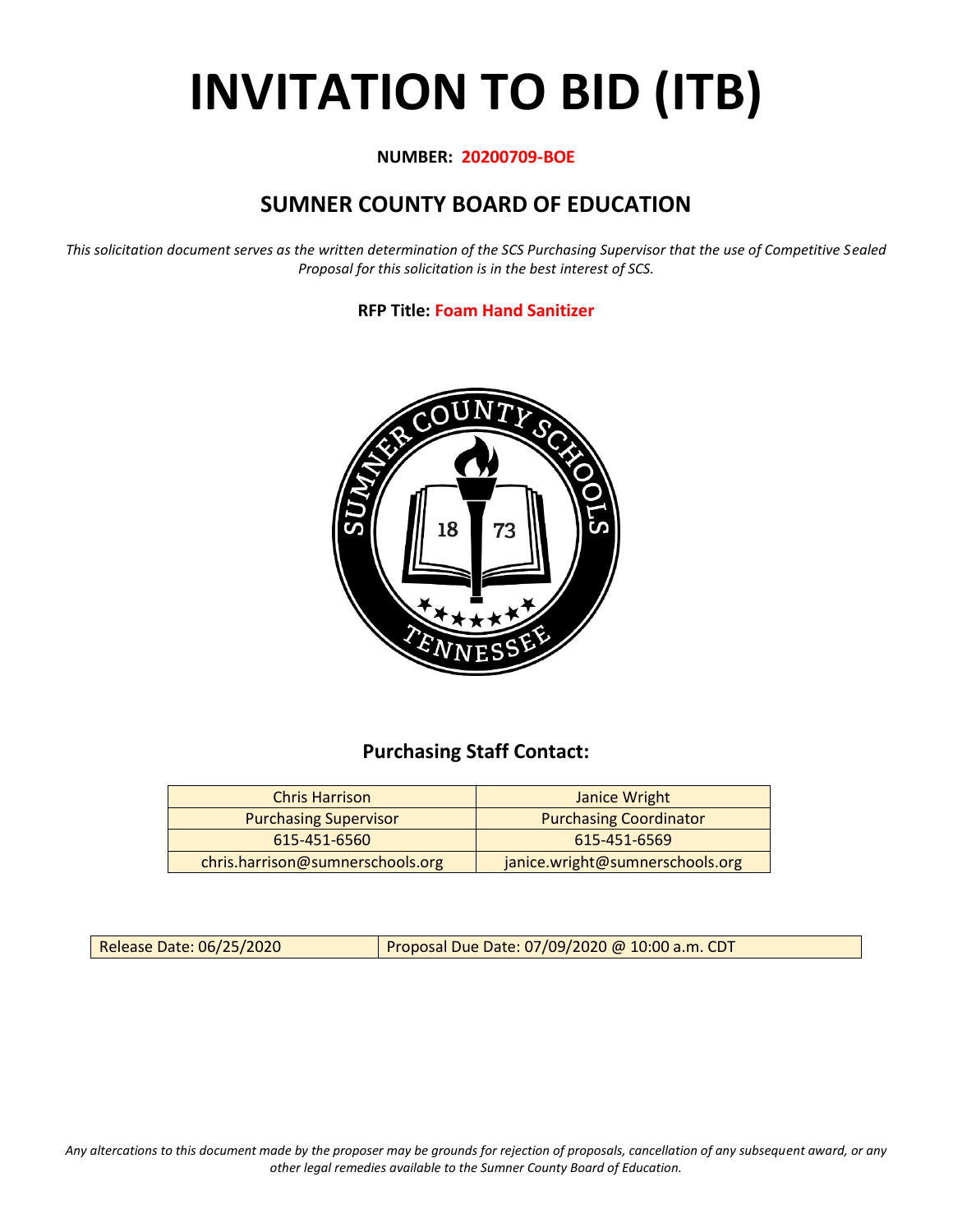## **NOTICE TO PROPOSERS**

There may be one or more amendments to this ITB. In order to receive communication for any such amendments issued specifically to this ITB, the proposer must provide the information requested below to the Sumner County Board of Education (SCS) Purchasing Department. The information may be sent by email to: Chris Harrison, Purchasing Supervisor, chris.harrison@sumnerschools.org. SCS will send amendments only to those proposers which complete and return this information in a timely manner.

| ITB Number:             | 20200709-BOE Foam Hand Sanitizer |
|-------------------------|----------------------------------|
| Company Name:           |                                  |
| <b>Mailing Address:</b> |                                  |
|                         |                                  |
|                         |                                  |
| Phone Number:           |                                  |
| <b>Contact Person:</b>  |                                  |
| <b>Email Address:</b>   |                                  |
|                         |                                  |
|                         |                                  |
| <b>Printed Name:</b>    |                                  |
| Date:                   |                                  |

Emailed amendments will be sent in a Microsoft Word (Office for Windows) or Portable Document Format (pdf) format. Any alterations to the document made by the proposer may be grounds for rejection of proposal, cancellation of any subsequent award or any other legal remedies available to SCS.

Amendments will also be posted on the SCS website **https://sumnerschools.org/index.php/current-bids-and-rfps** and attached to the solicitation listing as a PDF or WORD file. Check the particular solicitation on the Current Bids and RFPs webpage for any posted amendments.

By completing and returning this form, the Proposer has expressed its intent to provide a proposal for **20200709-BOE Foam Hand Sanitizer.**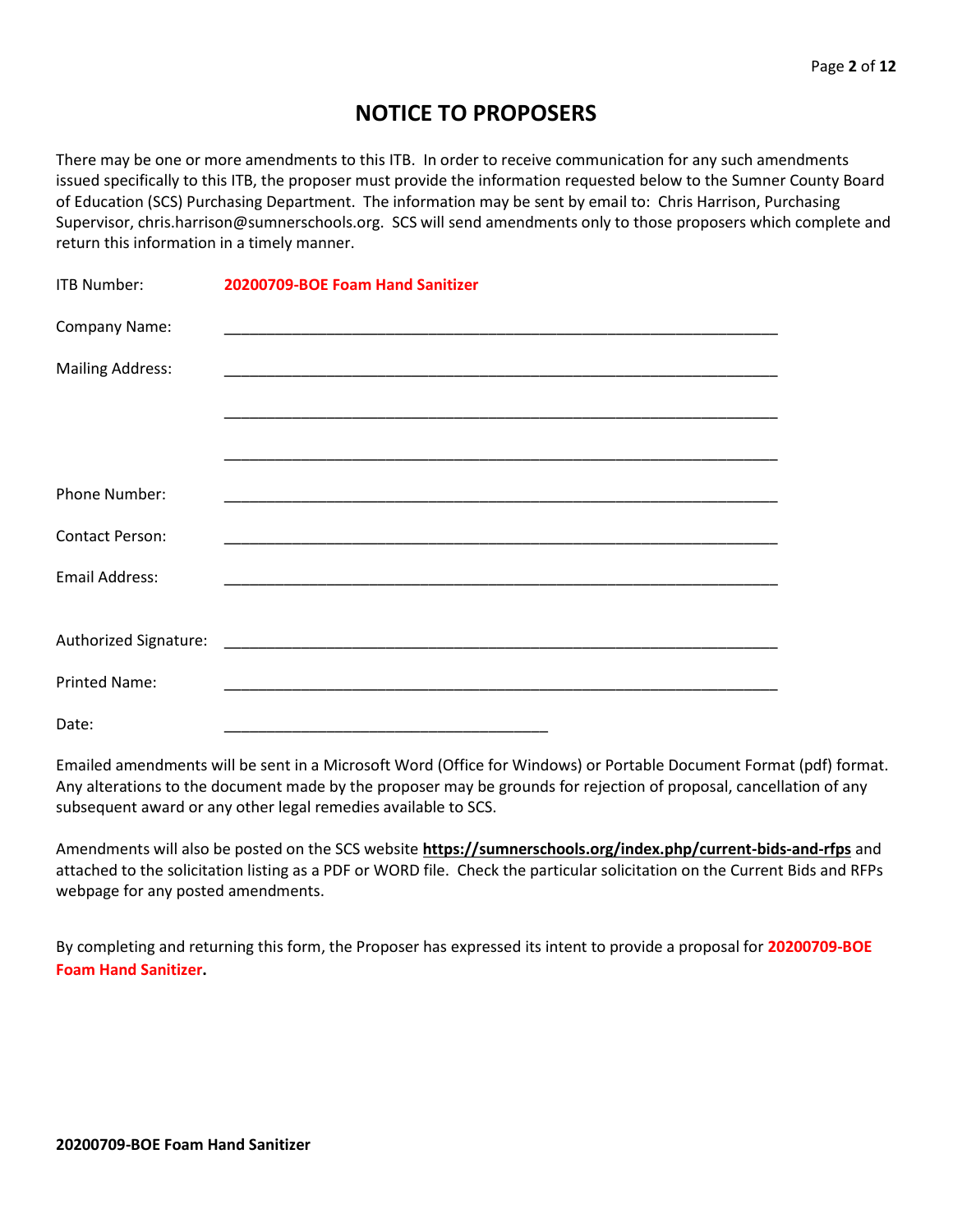### **TABLE OF CONTENTS**

- 1. Specification
- 2. Source Selection and Contract Award
- 3. Schedule of Events
- 4. Delivery of Proposals
- 5. Protests
- 6. New Vendors
- 7. Attachments
	- A. Bid Form/Certification
	- B. IRS Form W9
	- C. Attestation Re Personnel
	- D. Standard Terms and Conditions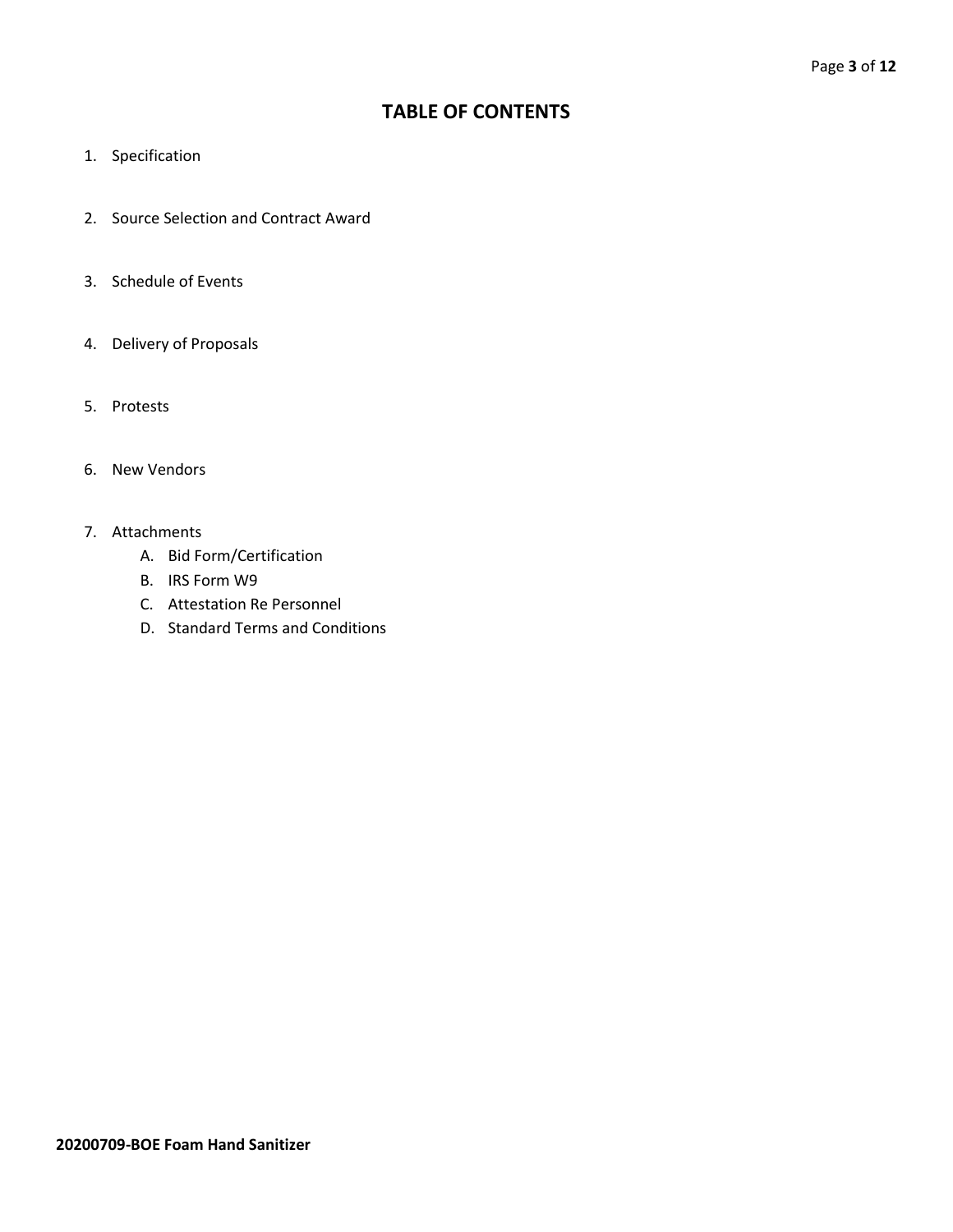1. Specification

SCS is soliciting this ITB to secure pricing for foam hand sanitizer that can be utilized in our current dispensers. The following products are compatible with our current dispensers. Only one product will be selected.

#### **Deb InstantFOAM Non-Alcohol Hand Sanitizer**

Product Code 56827 – 1 liter, white tip

#### **InstantFOAM Alcohol Foam Hand Sanitizer**

Product Code IFS1L – 1 liter, white tip

Estimated Order Quantity = 600 cases

• More or less may be purchased at bid price.

Delivery to one location: 1500 Airport Road, Gallatin, TN 37066

Pricing must be valid for one year: July 1, 2020 – June 30, 2021

• SCS reserves the right to extend the contract for an additional four, one-year contract terms subject to mutual agreement by both parties.

Any questions related to these specifications must be directed to Jaime York, Operations Manager, at [jaime.york@sumnerschools.org.](mailto:jaime.york@sumnerschools.org)

- 2. Source Selection and Contract Award
	- Award, if made, will be made to the proposer submitting the lowest cost proposal and whom is also determined to be Responsive.
		- o General Criteria to be determined "Responsive"
			- Does the proposal include all required information?
			- Does the proposal include completed attachment forms?
			- Was the proposal delivered on or before the stated deadline?
	- SCS reserves the right to reject any proposal that takes exception to the specifications unless prior approval is requested and granted by SCS.
	- Upon mutual agreement by both parties, SCS shall grant the right to extend the terms, conditions and prices of contract(s) awarded from this ITB to other Institutions (such as State, Local and/or Public Agencies) who express an interest in participating in any contract that results from this ITB. Each of the "piggyback" Institutions will issue their own purchasing documents for purchase of the goods/services. Proposer agrees that SCS shall bear no responsibility or liability for any agreements between Proposer and the other Institution(s) who desire to exercise this option.
- 3. Schedule of Events

| <b>RFP Issued</b>              | June 25, 2020                 |
|--------------------------------|-------------------------------|
| <b>RFP Submission DEADLINE</b> | July 9, 2020 @ 10:00 a.m. CDT |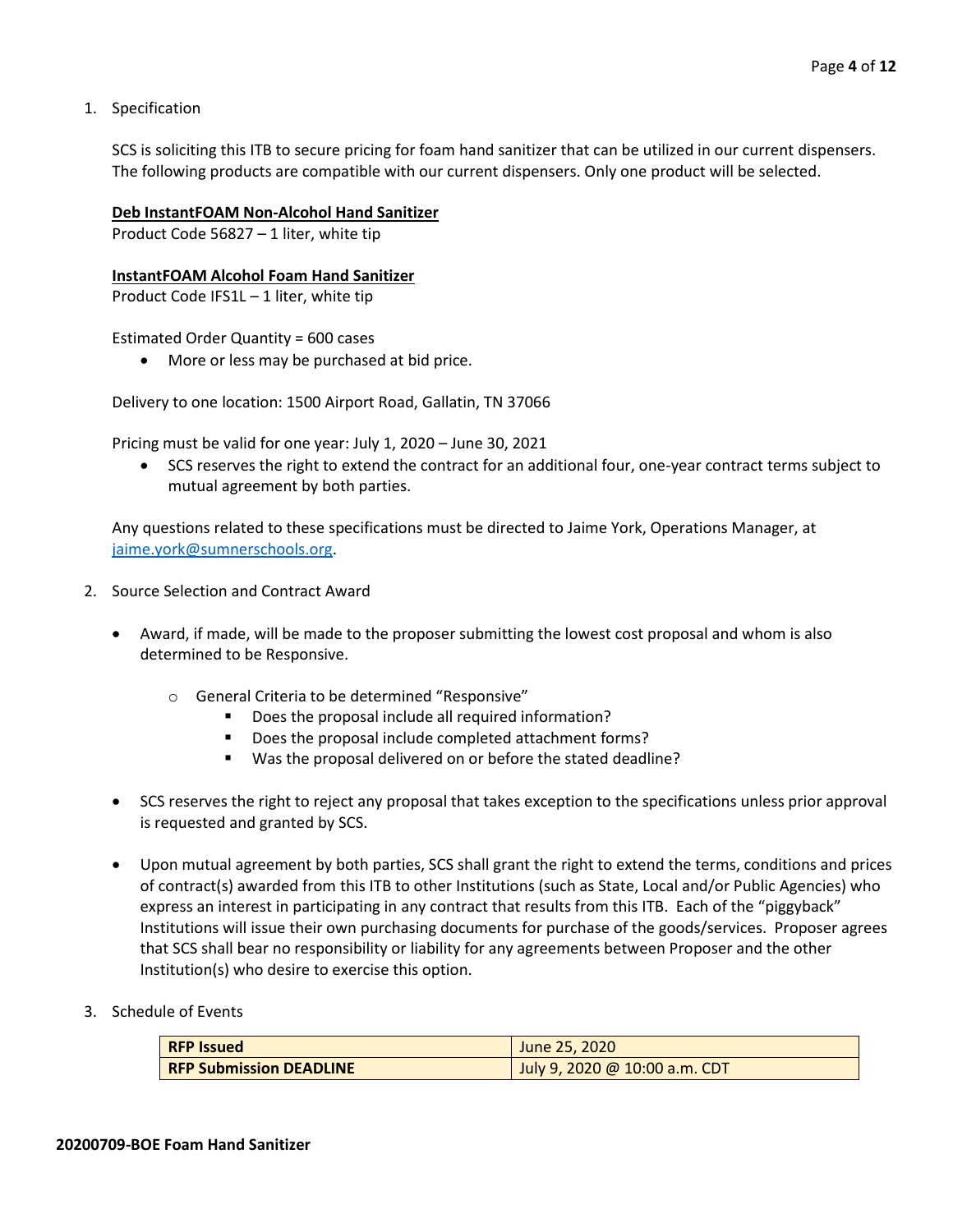#### 4. Delivery of Proposals

Sealed proposals will be accepted until **July 9, 2020 @ 10:00 a.m. CDT**. Proposals received after that time will be deemed invalid. Vendors mailing proposal packages must allow sufficient time to ensure receipt of their package by the time specified. SCS shall not accept proposals via electronic transmission such as email, fax, etc. There will be no exceptions. Proposals will be opened and read aloud. The reading of the bids will begin at **10:00 a.m. CDT**.

Due to the nature of deliveries to the SCS Support Services Facility by carriers such as UPS, FedEx and such like; the proposal package will be accepted if the date and time on the delivery confirmation are indicated to be on or before the Proposal Deadline.

| Delivery Address: | Sumner County Board of Education |
|-------------------|----------------------------------|
|                   | Attn: Purchasing Supervisor      |
|                   | 1500 Airport Road                |
|                   | Gallatin, TN 37066               |

The package containing the proposal must be sealed and clearly marked on the outside of the package: **"20200709-BOE Foam Hand Sanitizer" DO NOT OPEN**

#### 5. Protests

In the event that any interested party finds any part of the listed specifications, terms or conditions to be discrepant, incomplete or otherwise questionable in any respect; it shall be the responsibility of the concerned party to notify the SCS Purchasing Office of such matters immediately upon receipt of the ITB. All notifications must be sent to the Purchasing Supervisor via email at [purchasing@sumnerschools.org.](mailto:purchasing@sumnerschools.org)

Any actual or prospective Proposer who is aggrieved in connection with the ITB or award of a contract may protest to the Purchasing Supervisor and/or the Sumner County Board of Education at its regularly scheduled meeting.

#### 6. New Vendors

- To comply with Internal Revenue Service requirements, all vendors who perform any type of service are required to have a current IRS Form W-9 on file with the SCS Finance Department. It is a mandatory requirement to complete the IRS Form W-9 (Attachment 1) included in this RFP.
- To comply with the Tennessee Lawful Employment Act (50-1-702 and 50-1-703), non-employees (individuals paid directly by the employer in exchange for the individual's labor or services) must have on file one (1) of the following documents:
	- o A valid Tennessee driver's license or photo identification;
	- $\circ$  A valid driver's license or photo identification from another state where the license requirements are at least as strict as those in Tennessee;
	- o A birth certificate issued by a U.S. state, jurisdiction or territory;
	- o A U.S. government issued certified birth certificate;

#### **20200709-BOE Foam Hand Sanitizer**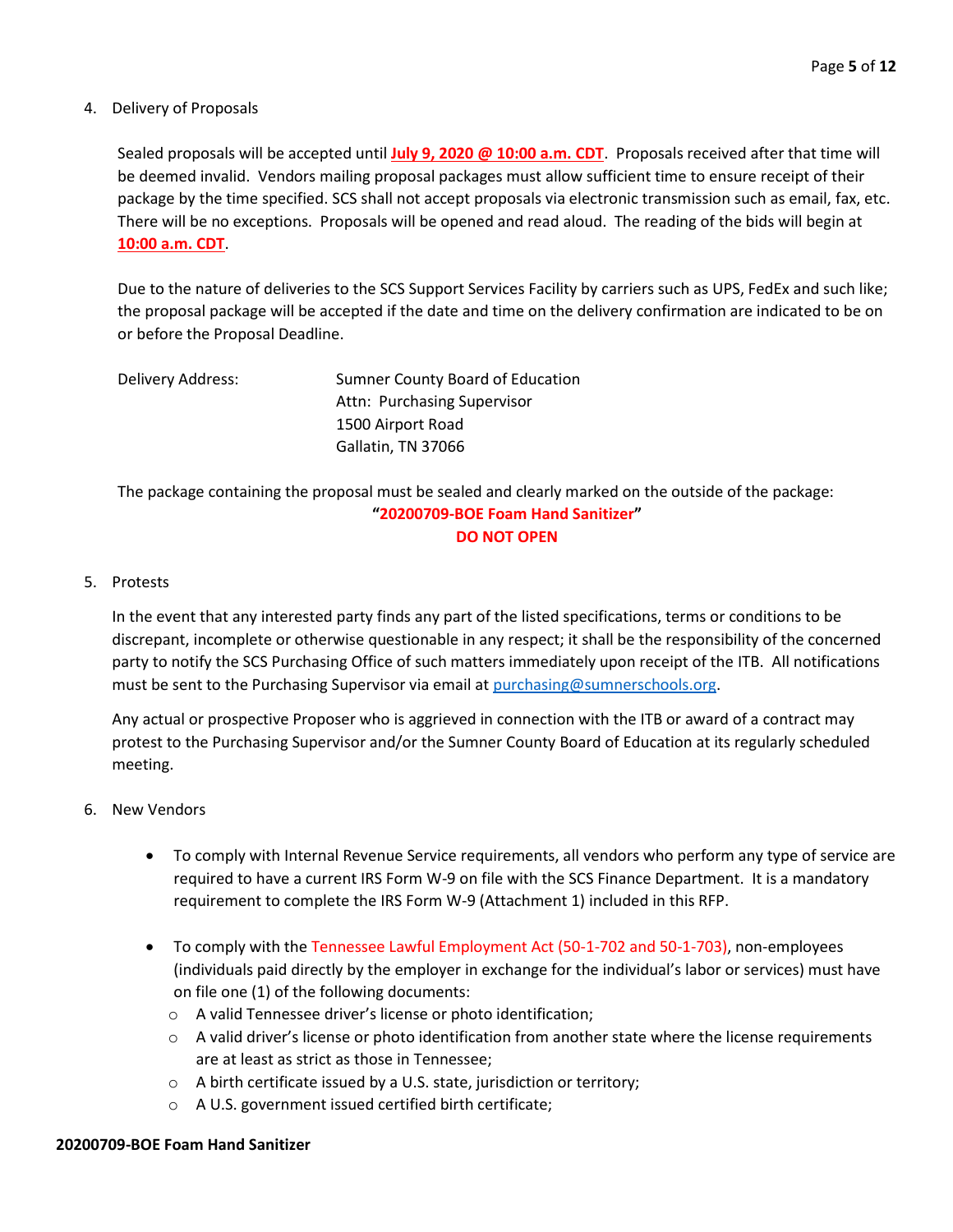- o A valid, unexpired U.S. passport;
- o A U.S. certificate of birth abroad (DS-1350 or FS-545)
- o A report of birth abroad of a U.S. citizen (FS-240);
- o A certificate of citizenship (N560 or N561);
- o A certificate of naturalization (N550, N570 or N578);
- o A U.S citizen identification card (I-197 or I-179); or
- o Valid alien registration documentation or other proof of current immigration registration recognized by the United States Department of Homeland Security that contains the individual's complete legal name and current alien admission number or alien file number (or numbers if the individual has more than one number).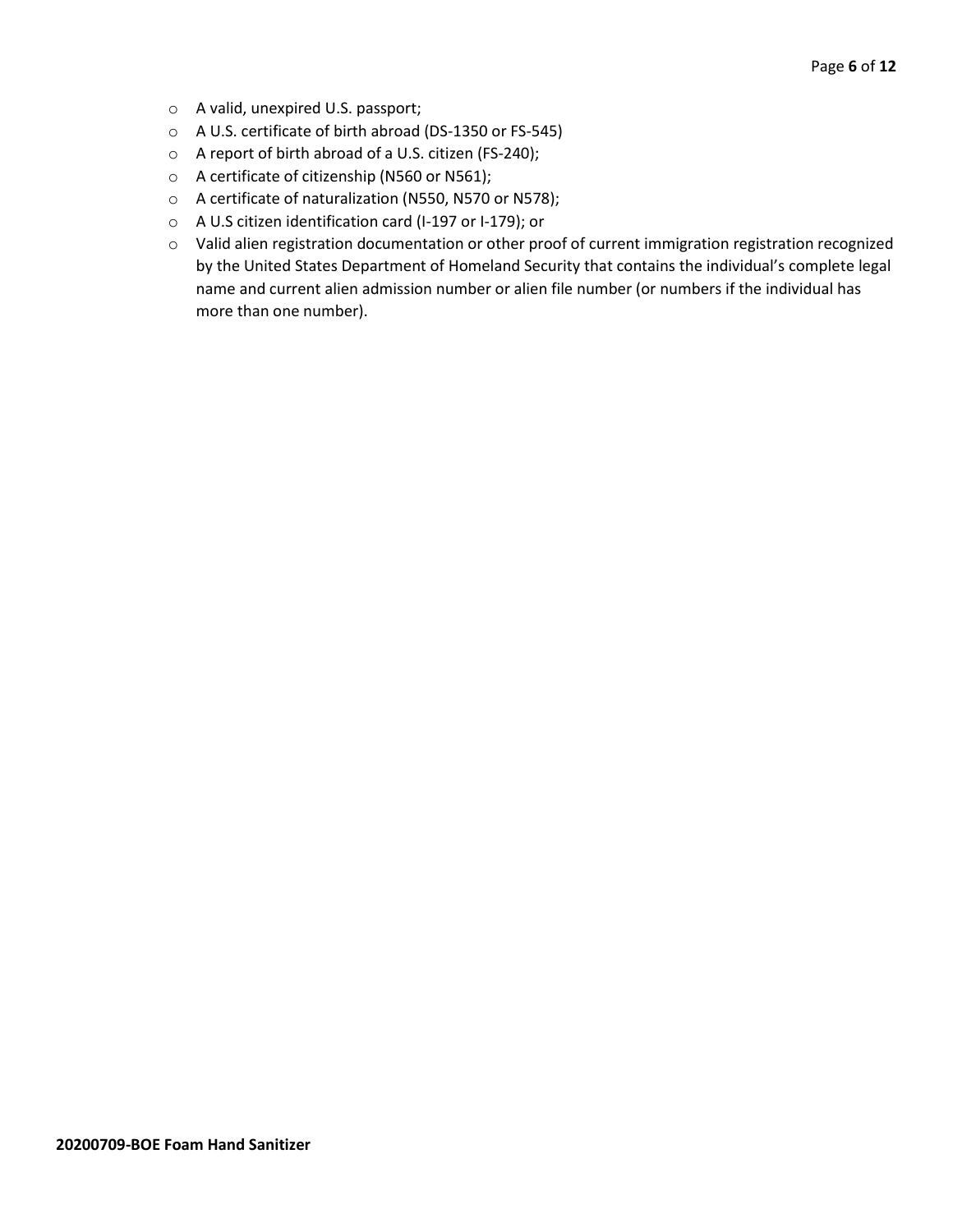#### **7.A Bid Form**



Attn: Purchasing Supervisor 1500 Airport Road Gallatin, TN 37066

Date

| <b>PRODUCT</b>                     | <b>UNIT PRICE</b> |
|------------------------------------|-------------------|
| <b>Non-Alcohol Hand Sanitizer</b>  |                   |
| <b>Alcohol Foam Hand Sanitizer</b> |                   |

By checking this box, Proposer agrees that SCS reserves the right to extend the terms, conditions and prices of this contract to other Institutions (such as State, Local and/or Public Agencies) who express an interest in participating in any contract that results from this ITB. Each of the piggyback Institutions will issue their own purchasing documents for the goods/service. Proposer agrees that SCS shall bear no responsibility or liability for any agreements between Proposer and the other Institution(s) who desire to exercise this option.

| <b>AUTHORIZED SIGNATURE:</b> |  |
|------------------------------|--|
| <b>PRINTED NAME:</b>         |  |
| TITLE:                       |  |
| <b>COMPANY NAME:</b>         |  |
| <b>PHONE:</b>                |  |
| <b>EMAIL</b>                 |  |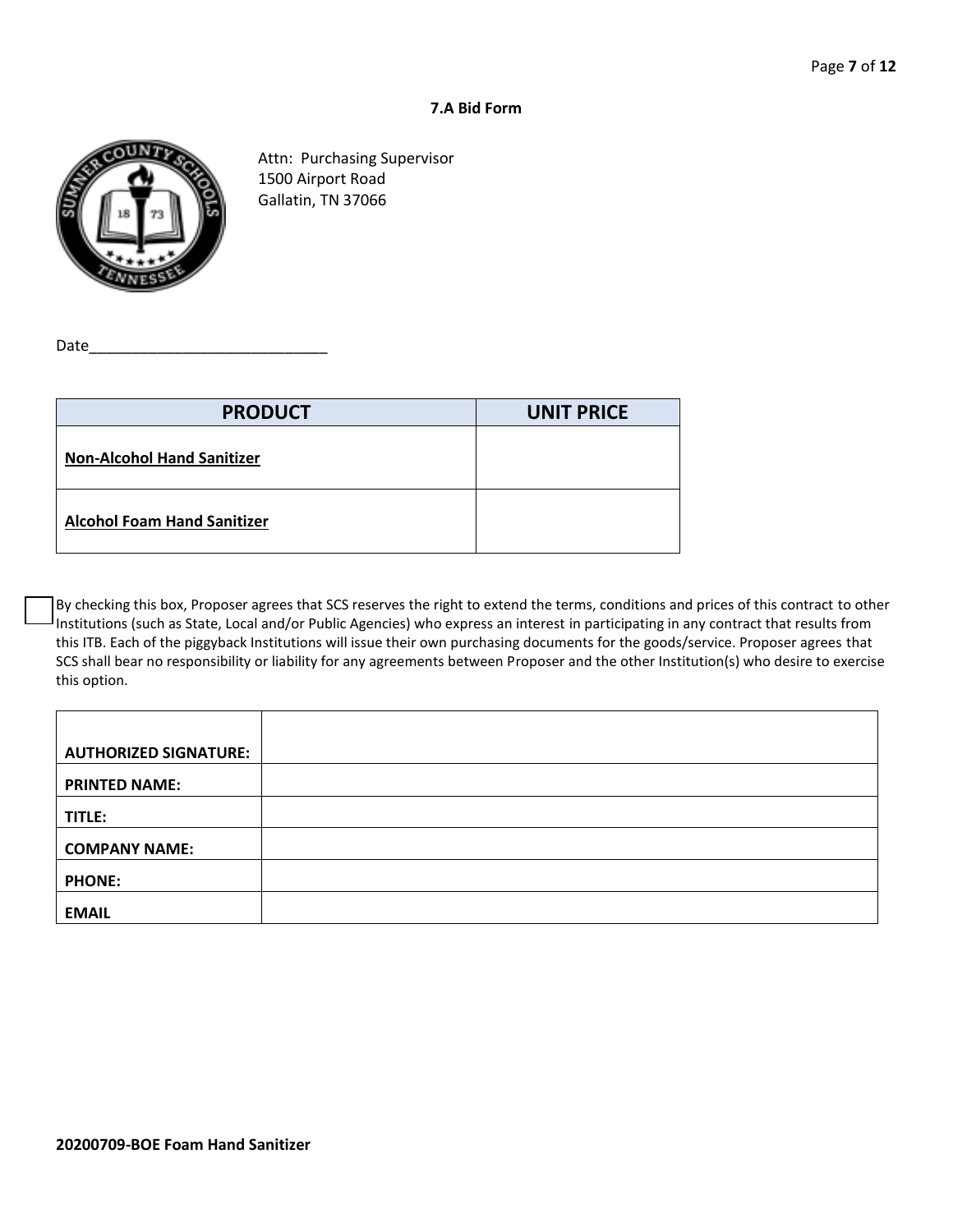#### 7.B IRS Form W9

|                                                                                                                                                                                                                                                                                                                                                                                                                                                                                                                                                                                                                                                                                                                                                                                                                                                                                                                                                                                                                                                                                                                     | <b>Request for Taxpayer</b><br>(Rev. December 2014)<br><b>Identification Number and Certification</b><br>Department of the Treasury<br>Internal Revenue Service<br>1 Name (as shown on your income tax return). Name is required on this line; do not leave this line blank. |                                                                                                                              |                                                                                                                                                                                                                                                                                                                                                                                                                                                                                                                                                                                                                                                                                                                                                                                                                                                                                                                                                      |  |  |  |  |  |  | Give Form to the<br>send to the IRS. |  | requester. Do not |
|---------------------------------------------------------------------------------------------------------------------------------------------------------------------------------------------------------------------------------------------------------------------------------------------------------------------------------------------------------------------------------------------------------------------------------------------------------------------------------------------------------------------------------------------------------------------------------------------------------------------------------------------------------------------------------------------------------------------------------------------------------------------------------------------------------------------------------------------------------------------------------------------------------------------------------------------------------------------------------------------------------------------------------------------------------------------------------------------------------------------|------------------------------------------------------------------------------------------------------------------------------------------------------------------------------------------------------------------------------------------------------------------------------|------------------------------------------------------------------------------------------------------------------------------|------------------------------------------------------------------------------------------------------------------------------------------------------------------------------------------------------------------------------------------------------------------------------------------------------------------------------------------------------------------------------------------------------------------------------------------------------------------------------------------------------------------------------------------------------------------------------------------------------------------------------------------------------------------------------------------------------------------------------------------------------------------------------------------------------------------------------------------------------------------------------------------------------------------------------------------------------|--|--|--|--|--|--|--------------------------------------|--|-------------------|
| 2 Business name/disregarded entity name, if different from above<br>οû<br>page<br>4 Exemptions (codes apply only to<br>3 Check appropriate box for federal tax classification; check only one of the following seven boxes:<br>Specific Instructions on<br>certain entities, not individuals; see<br>C Corporation<br>S Corporation Partnership<br>Individual/sole proprietor or<br>Trust/estate<br>instructions on page 3):<br>single-member LLC<br>Print or type<br>Exempt payee code (if any)<br>Limited liability company. Enter the tax classification (C=C corporation, S=S corporation, P=partnership) ▶<br>Exemption from FATCA reporting<br>Note. For a single-member LLC that is disregarded, do not check LLC; check the appropriate box in the line above for<br>the tax classification of the single-member owner.<br>code (if anv)<br>(Applies to accounts maintained outside the U.S.)<br>Other (see instructions)<br>5 Address (number, street, and apt. or suite no.)<br>Requester's name and address (optional)<br>6 City, state, and ZIP code<br>See<br>7 List account number(s) here (optional) |                                                                                                                                                                                                                                                                              |                                                                                                                              |                                                                                                                                                                                                                                                                                                                                                                                                                                                                                                                                                                                                                                                                                                                                                                                                                                                                                                                                                      |  |  |  |  |  |  |                                      |  |                   |
|                                                                                                                                                                                                                                                                                                                                                                                                                                                                                                                                                                                                                                                                                                                                                                                                                                                                                                                                                                                                                                                                                                                     |                                                                                                                                                                                                                                                                              |                                                                                                                              |                                                                                                                                                                                                                                                                                                                                                                                                                                                                                                                                                                                                                                                                                                                                                                                                                                                                                                                                                      |  |  |  |  |  |  |                                      |  |                   |
| Part I<br><b>Taxpayer Identification Number (TIN)</b><br>Social security number<br>Enter your TIN in the appropriate box. The TIN provided must match the name given on line 1 to avoid<br>backup withholding. For individuals, this is generally your social security number (SSN). However, for a<br>resident alien, sole proprietor, or disregarded entity, see the Part I instructions on page 3. For other<br>entities, it is your employer identification number (EIN). If you do not have a number, see How to get a<br>TIN on page 3.<br>or<br><b>Employer identification number</b><br>Note. If the account is in more than one name, see the instructions for line 1 and the chart on page 4 for<br>guidelines on whose number to enter.                                                                                                                                                                                                                                                                                                                                                                  |                                                                                                                                                                                                                                                                              |                                                                                                                              |                                                                                                                                                                                                                                                                                                                                                                                                                                                                                                                                                                                                                                                                                                                                                                                                                                                                                                                                                      |  |  |  |  |  |  |                                      |  |                   |
| Part II                                                                                                                                                                                                                                                                                                                                                                                                                                                                                                                                                                                                                                                                                                                                                                                                                                                                                                                                                                                                                                                                                                             | <b>Certification</b>                                                                                                                                                                                                                                                         |                                                                                                                              |                                                                                                                                                                                                                                                                                                                                                                                                                                                                                                                                                                                                                                                                                                                                                                                                                                                                                                                                                      |  |  |  |  |  |  |                                      |  |                   |
|                                                                                                                                                                                                                                                                                                                                                                                                                                                                                                                                                                                                                                                                                                                                                                                                                                                                                                                                                                                                                                                                                                                     | Under penalties of perjury, I certify that:                                                                                                                                                                                                                                  |                                                                                                                              |                                                                                                                                                                                                                                                                                                                                                                                                                                                                                                                                                                                                                                                                                                                                                                                                                                                                                                                                                      |  |  |  |  |  |  |                                      |  |                   |
| 1. The number shown on this form is my correct taxpayer identification number (or I am waiting for a number to be issued to me); and<br>2. I am not subject to backup withholding because: (a) I am exempt from backup withholding, or (b) I have not been notified by the Internal Revenue<br>Service (IRS) that I am subject to backup withholding as a result of a failure to report all interest or dividends, or (c) the IRS has notified me that I am<br>no longer subject to backup withholding; and<br>3. I am a U.S. citizen or other U.S. person (defined below); and<br>4. The FATCA code(s) entered on this form (if any) indicating that I am exempt from FATCA reporting is correct.                                                                                                                                                                                                                                                                                                                                                                                                                  |                                                                                                                                                                                                                                                                              |                                                                                                                              |                                                                                                                                                                                                                                                                                                                                                                                                                                                                                                                                                                                                                                                                                                                                                                                                                                                                                                                                                      |  |  |  |  |  |  |                                      |  |                   |
| Certification instructions. You must cross out item 2 above if you have been notified by the IRS that you are currently subject to backup withholding<br>because you have failed to report all interest and dividends on your tax return. For real estate transactions, item 2 does not apply. For mortgage<br>interest paid, acquisition or abandonment of secured property, cancellation of debt, contributions to an individual retirement arrangement (IRA), and<br>generally, payments other than interest and dividends, you are not required to sign the certification, but you must provide your correct TIN. See the<br>instructions on page 3.                                                                                                                                                                                                                                                                                                                                                                                                                                                            |                                                                                                                                                                                                                                                                              |                                                                                                                              |                                                                                                                                                                                                                                                                                                                                                                                                                                                                                                                                                                                                                                                                                                                                                                                                                                                                                                                                                      |  |  |  |  |  |  |                                      |  |                   |
|                                                                                                                                                                                                                                                                                                                                                                                                                                                                                                                                                                                                                                                                                                                                                                                                                                                                                                                                                                                                                                                                                                                     | Sign<br>Signature of<br>Here<br>Date $\blacktriangleright$<br>U.S. person $\blacktriangleright$                                                                                                                                                                              |                                                                                                                              |                                                                                                                                                                                                                                                                                                                                                                                                                                                                                                                                                                                                                                                                                                                                                                                                                                                                                                                                                      |  |  |  |  |  |  |                                      |  |                   |
|                                                                                                                                                                                                                                                                                                                                                                                                                                                                                                                                                                                                                                                                                                                                                                                                                                                                                                                                                                                                                                                                                                                     | <b>General Instructions</b>                                                                                                                                                                                                                                                  |                                                                                                                              | · Form 1098 (home mortgage interest), 1098-E (student loan interest), 1098-T                                                                                                                                                                                                                                                                                                                                                                                                                                                                                                                                                                                                                                                                                                                                                                                                                                                                         |  |  |  |  |  |  |                                      |  |                   |
| Section references are to the Internal Revenue Code unless otherwise noted.<br>Future developments. Information about developments affecting Form W-9 (such<br>as legislation enacted after we release it) is at www.irs.gov/fw9.                                                                                                                                                                                                                                                                                                                                                                                                                                                                                                                                                                                                                                                                                                                                                                                                                                                                                   |                                                                                                                                                                                                                                                                              |                                                                                                                              | (tuition)<br>· Form 1099-C (canceled debt)<br>. Form 1099-A (acquisition or abandonment of secured property)<br>Use Form W-9 only if you are a U.S. person (including a resident alien), to                                                                                                                                                                                                                                                                                                                                                                                                                                                                                                                                                                                                                                                                                                                                                          |  |  |  |  |  |  |                                      |  |                   |
| <b>Purpose of Form</b><br>An individual or entity (Form W-9 requester) who is required to file an information<br>return with the IRS must obtain your correct taxpayer identification number (TIN)<br>which may be your social security number (SSN), individual taxpayer identification<br>number (ITIN), adoption taxpayer identification number (ATIN), or employer<br>identification number (EIN), to report on an information return the amount paid to<br>you, or other amount reportable on an information return. Examples of information<br>returns include, but are not limited to, the following:<br>· Form 1099-INT (interest earned or paid)<br>. Form 1099-DIV (dividends, including those from stocks or mutual funds)<br>* Form 1099-MISC (various types of income, prizes, awards, or gross proceeds)<br>. Form 1099-B (stock or mutual fund sales and certain other transactions by<br>brokers)                                                                                                                                                                                                   |                                                                                                                                                                                                                                                                              |                                                                                                                              | provide your correct TIN.<br>If you do not return Form W-9 to the requester with a TIN, you might be subject<br>to backup withholding. See What is backup withholding? on page 2.<br>By signing the filled-out form, you:<br>1. Certify that the TIN you are giving is correct (or you are waiting for a number<br>to be issued).<br>2. Certify that you are not subject to backup withholding, or<br>3. Claim exemption from backup withholding if you are a U.S. exempt payee. If<br>applicable, you are also certifying that as a U.S. person, your allocable share of<br>any partnership income from a U.S. trade or business is not subject to the<br>withholding tax on foreign partners' share of effectively connected income, and<br>4. Certify that FATCA code(s) entered on this form (if any) indicating that you are<br>exempt from the FATCA reporting, is correct. See What is FATCA reporting? on<br>page 2 for further information. |  |  |  |  |  |  |                                      |  |                   |
|                                                                                                                                                                                                                                                                                                                                                                                                                                                                                                                                                                                                                                                                                                                                                                                                                                                                                                                                                                                                                                                                                                                     |                                                                                                                                                                                                                                                                              | · Form 1099-S (proceeds from real estate transactions)<br>. Form 1099-K (merchant card and third party network transactions) |                                                                                                                                                                                                                                                                                                                                                                                                                                                                                                                                                                                                                                                                                                                                                                                                                                                                                                                                                      |  |  |  |  |  |  |                                      |  |                   |

Cat. No. 10231X

Form W-9 (Rev. 12-2014)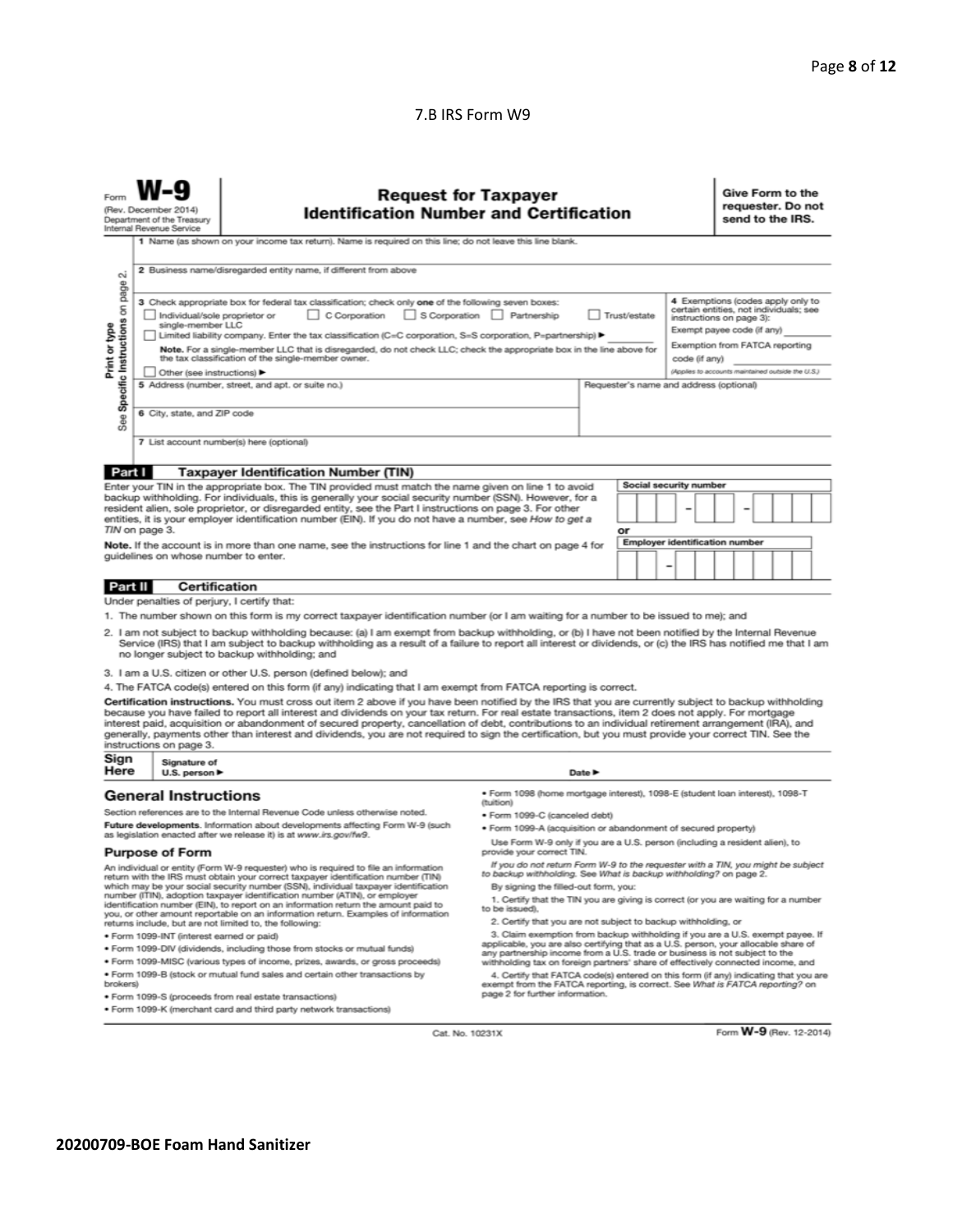#### **ATTACHMENT 7.C – Attestation Re Personnel**

## **ATTESTATION RE PERSONNEL USED IN CONTRACT PERFORMANCE**

| CONTRACTOR LEGAL ENTITY NAME:                                          |  |
|------------------------------------------------------------------------|--|
| FEDERAL EMPLOYER IDENTIFICATION NUMBER:<br>(or Social Security Number) |  |

**The Contractor, identified above, does hereby attest, certify, warrant and assure that the Contractor shall not knowingly utilize the services of an illegal immigrant in the performance of this Contract and shall not knowingly utilize the services of any subcontractor who will utilize the services of an illegal immigrant in the performance of this Contract, T.C.A. § 12-3-309.**

SIGNATURE & DATE:

*NOTICE: This attestation MUST be signed by an individual empowered to contractually bind the Contractor.*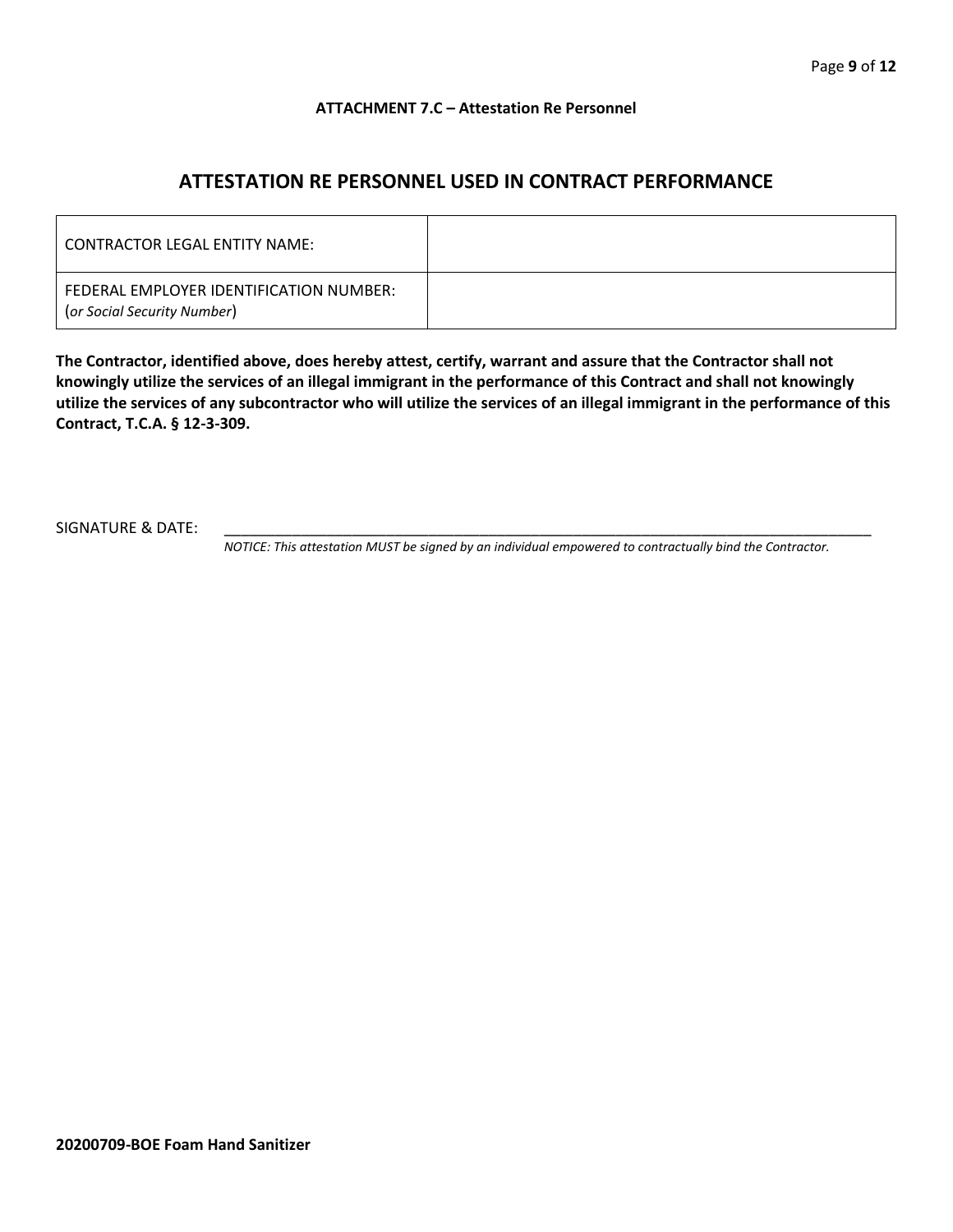#### **ATTACHMENT 7.D – Standard Terms & Conditions SUMNER COUNTY BOARD OF EDUCATION (SCS)**

#### **1. PREPARATION AND SUBMISSION OF BID.**

- **a.** Failure to examine any drawings**,** specifications, or instructions will be at the proposer's risk. Any deviation from the stated terms, conditions and specifications must be coordinated with and approved in writing by the SCS Purchasing Supervisor.
- **b.** RFP/ITB SUBMITTAL / SIGNATURE: Proposal shall give the full name and business address of the bidder. If the proposer is a corporation, the name shall be stated as it is in the corporate charter. Proposals must be signed in ink by the proposer's authorized agent. Unsigned proposals will be rejected. Proposals are to be sealed and the outside of the envelope is to reference the RFP/ITB number. The person signing the proposal must show their title, and if requested by the institution, must furnish satisfactory proof of his or her authority to bind his or her company in contract. Proposer understands that by submitting a proposal with an authorized signature, it shall constitute an offer to SCS. Proposals must be typewritten or in ink; otherwise they may not be considered. Purchase orders will be issued to the firm name appearing on the W9. Electronic submissions via email, fax, etc. shall not be accepted.
- **c.** SCS is not responsible for any costs incurred by any vendor pursuant to the RFP/ITB. The vendor shall be responsible for all costs incurred in connection with the preparation and submission of its proposal.
- **d.** All proposers must be in compliance with T.C.A. § 62-6-119 at the time of proposal submission and provide evidence of compliance with the applicable provisions of the chapter before such proposal may be considered.
- **e.** Proposals are to be received in the location designated in the RFP/ITB no later than the specified date and time. Late submissions will NOT be opened or considered.
- **f.** No erasures permitted. Errors may be crossed out and corrections printed in ink or typewritten adjacent to error and must be initialed in ink by person signing the proposal.
- **g.** Specifications: Reference to available specifications shall be sufficient to make the terms of the specifications binding on the proposer. The use of the name of a manufacturer, or any special brand or make in describing an item does not restrict the proposer to that manufacturer or specific article, unless specifically stated. Comparable products of other manufacturers will be considered if proof of compatibility is contained in the proposal. Proposers are required to notify SCSs Purchasing Supervisor whenever specifications/procedures are not perceived to be fair and open. The articles on which the proposal is submitted must be equal or superior to that specified. Informative and Descriptive Literature: The proposer must show brand or trade names of the articles proposed, when applicable. It shall be the responsibility of the proposer, including proposer's whose product is referenced, to furnish with the proposer such specifications, catalog pages, brochures or other data as will provide an adequate basis for determining the quality and functional capabilities of the product offered. Failure to provide this data may be considered valid justification for rejection of proposer.
- **h.** Samples: Samples of items when called for, must be furnished free of expense, and if not destroyed will, upon proposer's request within ten (10) days of RFP/ITB opening, be returned at the proposer's expense. Each sample must be labeled with the proposer's name, manufacturer's brand name and number, RFP/ITB number and item reference.
- **i.** Time of Performance: The number of calendar days in which delivery is to be made after receipt of order shall be stated in the RFP/ITB and may be a factor in making an award, price notwithstanding. If no delivery time is stated in the bid, bidder agrees that delivery is to be made within two weeks (10 business days) of order.
- **j.** Transportation and delivery charges should be included in the price and be fully prepaid by the vendor to the destination specified in the RFP/ITB. Proposal prices shall include delivery of all items F.O.B. destination.
- **k.** New materials and supplies must be delivered unless otherwise specifically stated in the RFP/ITB.
- **l.** Alternate/multiple bids will not be considered unless specifically called for in the RFP/ITB.
- **m.** Only proposals submitted on RFP/ITB forms furnished by SCS will be considered.
- **n.** By signing this RFP/ITB where indicated, the proposer agrees to strictly abide by all applicable local, state and federal statutes and regulations. The proposer further certifies that this proposer is made without collusion or fraud.
- **o.** Error in Proposal. In case of error in the extension of prices in the proposal, the unit price will govern. Late submissions will NOT be opened or considered. Proposers are cautioned to verify their proposals before submission, as amendments received after the RFP/ITB deadline will not be considered. No proposals shall be altered, amended or withdrawn after opening. After proposal opening, a proposer may withdraw a proposal only when there is obvious clerical error such as a misplaced decimal point, or when enforcement of the proposal would impose unconscionable hardship due to an error in the proposal resulting in a quotation substantially below the other proposals received. Proposal withdrawals will be considered only upon written request of the proposer.
- **2. OPEN RECORDS.** In order to comply with the provisions of the Tennessee Open Records Act, all proposals will be publicly opened and are subject to public inspection after the award upon written request. Proposers may be present at RFP/ITB opening. Summary information will be posted the SCS website, www.sumnerschools.org under the Invitation to Bid link.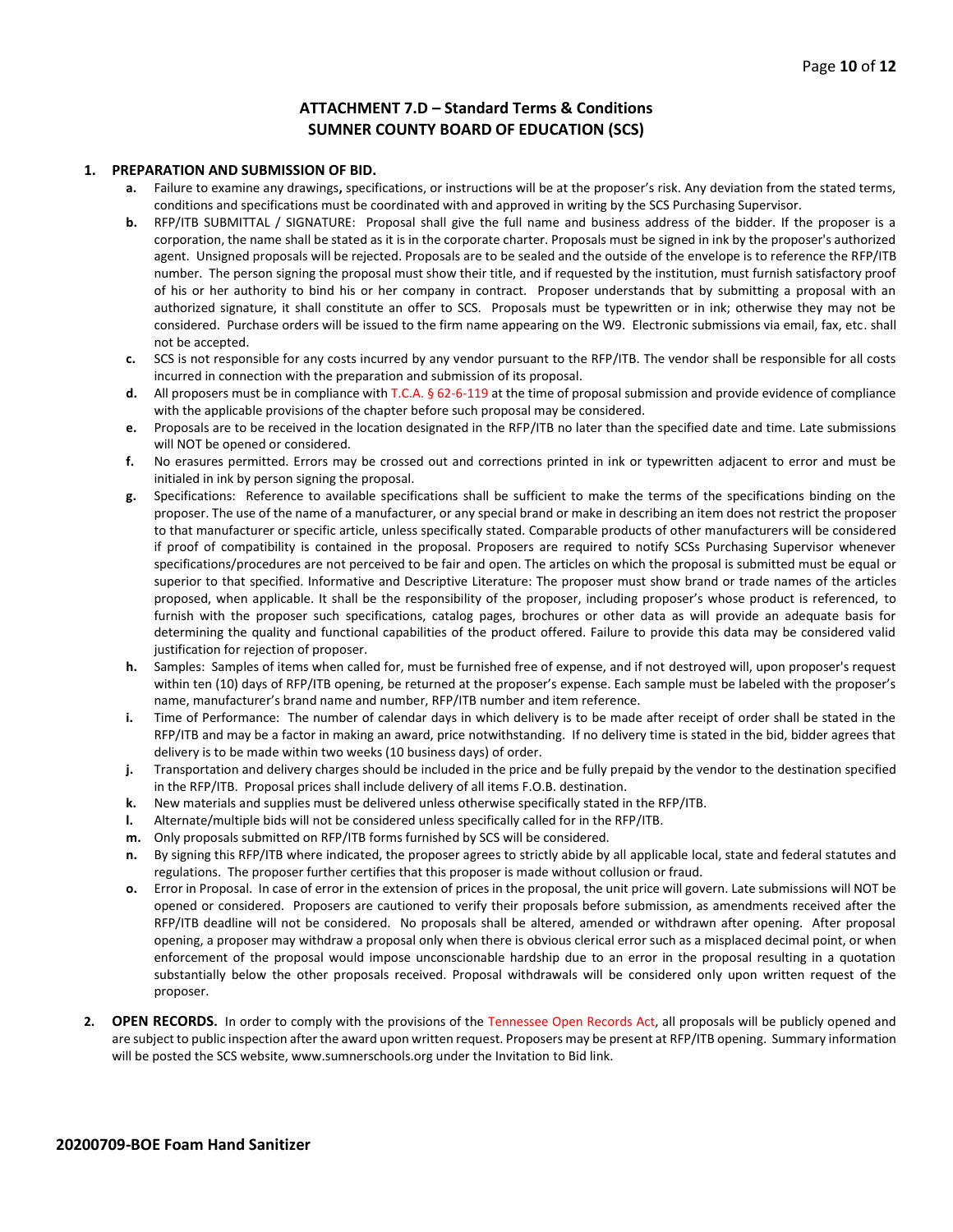- **3. ACCEPTANCE AND AWARD.** SCS reserves the right to reject any and all proposals and to waive any informality in proposals and, unless otherwise specified by the proposer to accept any item in the proposal. Action to reject all proposals shall be taken for unreasonably high prices, errors in the proposal documents, cessation of need, unavailability of funds, or any other reason approved by SCS.
	- **a.** Contracts and purchases will be made with the lowest, responsive, responsible, qualified proposer. The quality of the articles to be supplied, their conformity with the specifications, their suitability to the requirements of the Institution, cash discount offered, and the delivery terms will be taken into consideration.
	- **b.** Any deviation from these stated terms, specifications and conditions must be coordinated with and approved in writing by the Purchasing Supervisor.
	- **c.** Prices quoted on the response (if any) are to be considered firm and binding until the said equipment, supplies or services are in the possession of SCS.
	- **d.** SCS reserves the right to order more or less than the quantity listed in the proposal.
	- **e.** If a proposer fails to state a time within which a proposal must be accepted, it is understood and agreed that SCS shall have ninety (90) days to accept.
	- **f.** No purchase or contract is authorized or valid until the issuance of a SCS purchase order in accordance with SCS policy. No SCS employee is authorized to purchase equipment, supplies or services prior to the issuance of such a purchase order.
	- **g.** The contract may not be assigned without written SCS consent.
	- **h.** If the appropriate space is marked on the RFP/ITB, other Institutions (such as State, Local and/or Public Agencies) may purchase off the contract during the same period as SCS.
	- **i.** The awarded proposer will be required to post a performance and payment bond in the amount of 25% of the contract price if it exceeds \$100,000 as stated by T.C.A. §12-4-201.
	- **j.** If the project cost is in excess of \$25,000 a performance bond must be secured by the requesting part in an amount equal to the market improvement value.
	- **k.** By submission of this bid and signature thereof, the Bidder acknowledges compliance with the provisions of Public Chapter No. 587 / Senate Bill No. 2048 (Employee Background Check). The Bidder further agrees to submit a formal certification thereof prior to commencing work.
- **4. PAYMENT**. Payment terms must be specified in the proposal, including any discounts for early payment. Partial payments will not be approved unless justification for such payment can be shown. Terms will be NET 30 days. Payment will not be made until the conditions and specifications of the RFP/ITB are inspected and approved as conforming by persons appointed by SCS.
- **5. DEFAULT OF SELECTED VENDOR.** In case of vendor default, SCS may procure the articles or services from other sources and hold the defaulting vendor responsible for any resulting cost. If the awarded vendor violates any terms of their response, the contract, SCS policy or any law, they may be disqualified from proposing for a period of two years for minor violations or longer for major violations. Proposals from disqualified proposers will not be accepted during the period of disqualification.
- **6. INSPECTION OF PURCHASES.** Articles received which are not equivalent will not be accepted and will be picked up by the vendor or returned to vendor, shipping charges collect. SCS shall have a reasonable period in which to inspect and accept or reject materials without liability. If necessity requires SCS to use nonconforming materials, an appropriate reduction in payment may be made.
- **7. TAXES.** SCS is tax exempt; do not include taxes in quotation. Vendors making improvements or additions to or performing repair work on real property for SCS are liable for any applicable sales or use tax on tangible personal property used in connection with the contract or furnished to vendors by the state for use under the contract.
- **8. NONDISCRIMINATION.** SCS is an equal opportunity employer. SCS and bidder agree to comply with Titles VI and VII of the Civil Rights Act of 1964, Title IX of the Education Amendments of 1972, Section 504 of the Rehabilitation Act of 1973, Executive Order 11,246, the Americans with Disabilities Act of 1990, if applicable, and the related regulations to each. Each party assures that it will not discriminate against any individual including, but not limited to employees or applicants for employment and/or students, because of race, religion, creed, color, sex, age, disability, veteran status or national origin. In the event that any claims should arise with regards to violations of any such local, state or federal law, statues, rule or regulations, the vendor will indemnify and hold SCS harmless for any damages, including court costs or attorney fees, which might be incurred.
- **9. PROHIBITIONS/NO VENDOR CONTRACT FORM.** Acceptance of gifts from vendors is prohibited. T.C.A. §12-4-106. The contract documents for purchase under this RFP/ITB shall consist of the successful proposer's bid and SCSs purchase order. The proposer may request exceptions to terms and conditions and/or request SCS to accept other terms and conditions by means of subsequent documents such as invoices, warranty agreements, license agreements, etc. All subsequent documents shall be open to revision for impermissible language. SCS reserves the right to render the proposal unresponsive and subject the proposal to rejection if successful terms cannot be negotiated.